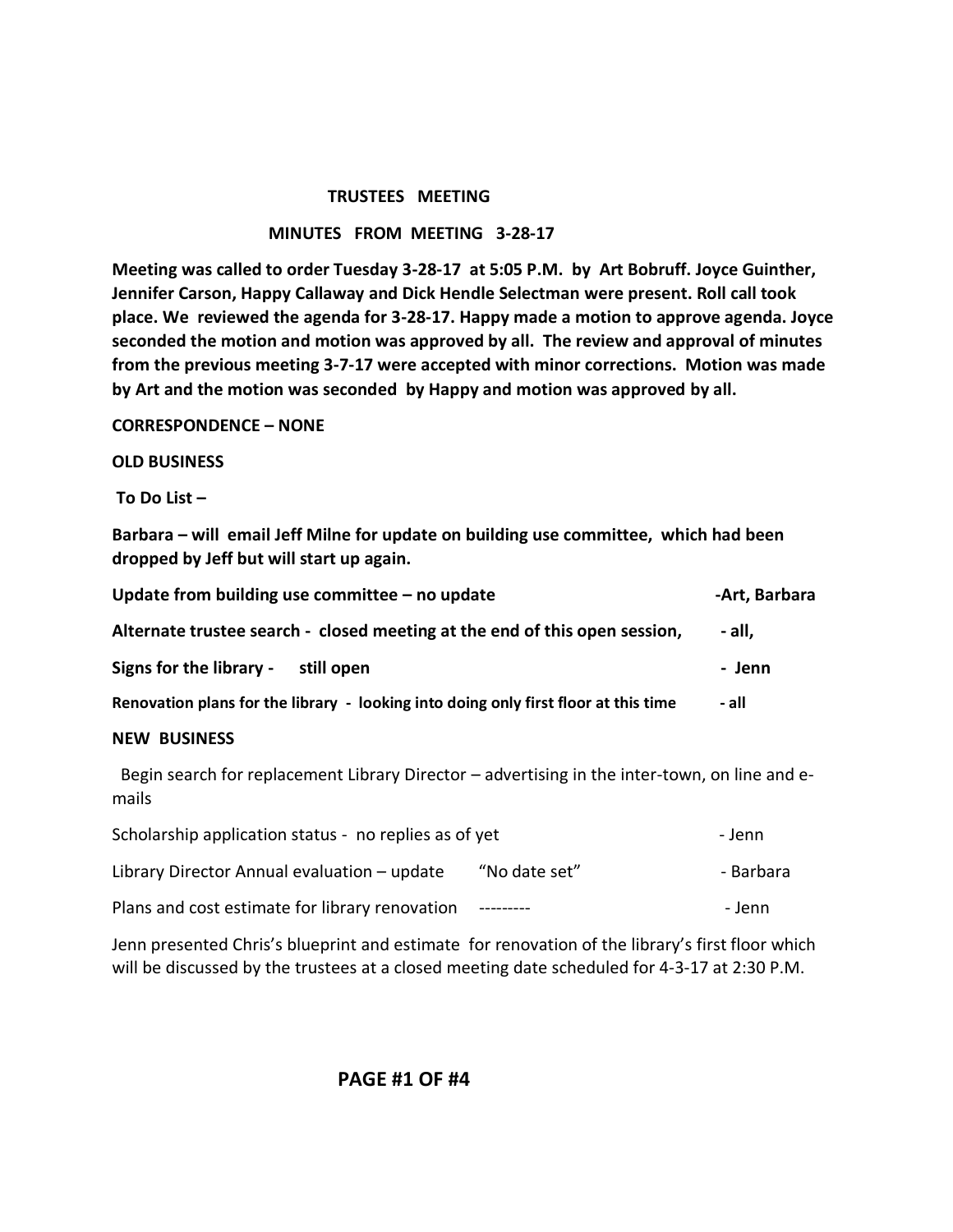# **ITEMS CARRIED FORWARD FROM PREVIOUS MEETINGS:**

**STRATEGIC PLAN UPDATE**  $\qquad \qquad$ **Barbara** 

**EVALUATE OUR MEETING FORMAT – ORDER OF BUSINESS, ETC. - all**

**WHAT DO THE TRUSTEES AND LIBRARIAN WANT THE FRIENDS TO BUY NEXT? - all**

- **1. A one year membership to Ancestry .com cost is \$200.00/year**
- **2. Library membership to " Vin's " cost is \$150.00/year**
- **3. Mt. Kearsarge, Indian, museum**
- **4. Montshire Science Museum**
- **5. Magazine rack**
- **6. Display case**

# **REPORTS**

**Committees: Friends of the Library update**

**Beth never took over Caye's position as President. Caye and Sue Cutting's names are still on the bank account, which they are planning to close out. The friends will be terminated until a new president is selected and friends will form again. Hopefully the "Friends of the Library" will be reinstated at a later date.**

# **Librarian Report**

**Taiko still no reply as of this meeting. Fish and game – free programs coming to the library to speak in May or June. Lake Sunapee Protection Agency. Education upcoming, summer reading theme is build a better world. Programs coming up: Cartoon work shop 6-21-17, Library of Congress – Barbara will be asking a friend. May 18, 2017 closing celebration for the "Cliff Grant" ( free book will be given out to each elementary student).**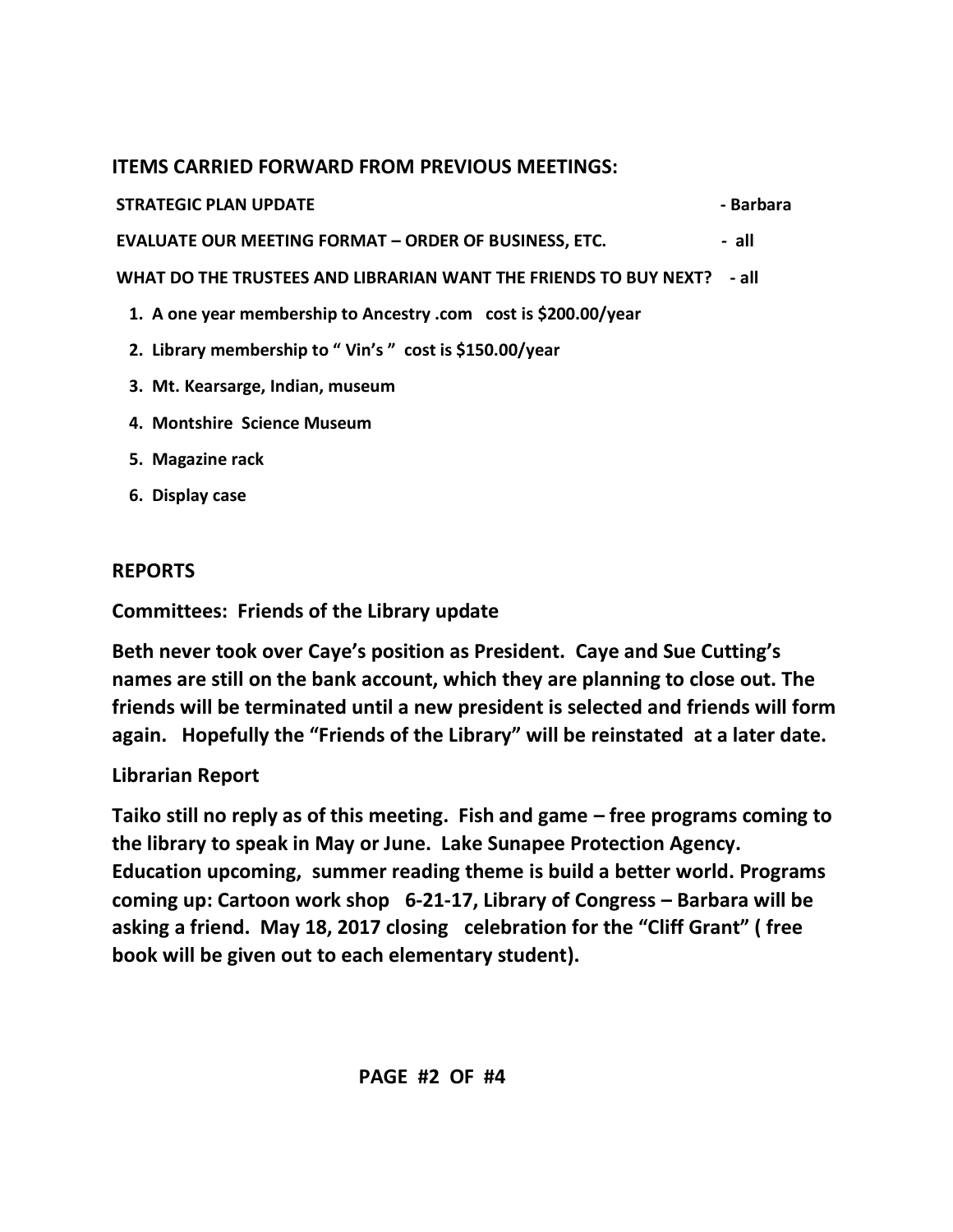## **FINANCIAL REPORT**

| TYPE OF                      | NAME OF BANK                                                                           | <b>CURRENT</b> |
|------------------------------|----------------------------------------------------------------------------------------|----------------|
| <b>ACCOUNTS</b>              |                                                                                        | <b>BALANCE</b> |
| Operating expense            | Lake Sunapee                                                                           | 225.46         |
| <b>Tax Money</b>             |                                                                                        |                |
| <b>General Library Funds</b> | Lake Sunapee                                                                           | 7747.50        |
| Copy & Fax Fees              |                                                                                        |                |
| Donations                    |                                                                                        |                |
| Grants                       |                                                                                        |                |
| Scholarship Fund             | <b>Sugar River</b>                                                                     | 3811.25        |
| Consist of:                  |                                                                                        |                |
| <b>Book Sales</b>            |                                                                                        |                |
| Donations specified          |                                                                                        |                |
| <b>CD Accounts</b>           | Mascoma                                                                                | 30,102.00      |
|                              | Sugar River as of 2-28-17. Lake Sunapee, operating as of 3-15-17. Gen Library Funds as |                |

of 2-28-17 CD @ Mascoma as of 11-16-16 - closed out and was deposited as cash in the LPL Investment account

# **ACTION ITEMS**

## **TO DO LIST**

**ART -** E-mail copy of Steve's reply pertaining to the \$30,000 CD to all trustees which has been done.

**JOYCE -** How was the \$30,000 CD acquired, still unknown at this time, which Joyce is checking into.

**BARBARA -** E-mail Jeff Milne about any updates on the building use committee. In reference to the renovation, which Jeff had nothing new, he "dropped the ball" and will be starting up again, when uncertain.